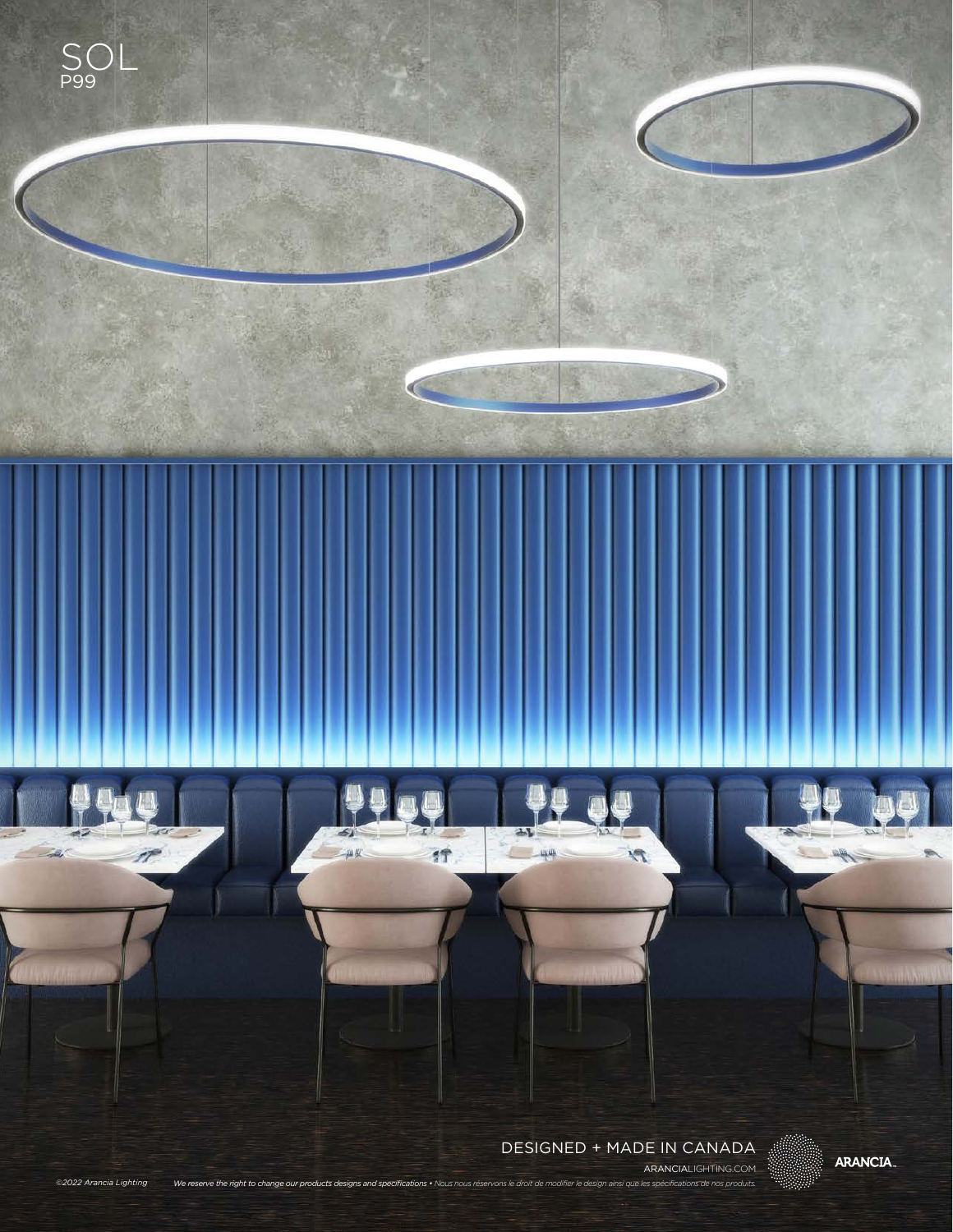

SOL is an elegant and modern thin ring of radiant bright light. Its integral lens, a perfectly diffused satin acrylic piece, is held between fine rims of aluminum. This innovative layered assembly enables mix and match finishes, making a two tone light fixture possible as a standard.

Épuré et moderne, SOL est un mince anneau de lumière vive et radiante. Sa lentille intégrale, faite d'acrylique satiné parfaitement diffus, est maintenue entre deux fins cerceaux d'aluminium. Cet assemblage innovateur par superposition favorise les agencements entre couleurs et finis, permettant de rendre standard les luminaires à deux couleurs.

#### -S13 MOUNTING OPTION (INTEGRATED DRIVER) • OPTION DE MONTAGE -S13 (PILOTE INTÉGRÉ)



-R4 MOUNTING OPTION (REMOTE DRIVER) • OPTION DE MONTAGE -R4 (PILOTE À DISTANCE)



| PROJECT     | DATE        |
|-------------|-------------|
|             |             |
| <b>NOTE</b> | <b>TYPE</b> |
|             |             |

|                                                                                 | <b>PRODUCT CODE . CODE DE PRODUIT</b>                                                                                                                                                                                                                                                                                                                                                                                                                                                                                                                                                                                                                                          |     |
|---------------------------------------------------------------------------------|--------------------------------------------------------------------------------------------------------------------------------------------------------------------------------------------------------------------------------------------------------------------------------------------------------------------------------------------------------------------------------------------------------------------------------------------------------------------------------------------------------------------------------------------------------------------------------------------------------------------------------------------------------------------------------|-----|
| MODEL • MODÈLE                                                                  |                                                                                                                                                                                                                                                                                                                                                                                                                                                                                                                                                                                                                                                                                | P99 |
|                                                                                 |                                                                                                                                                                                                                                                                                                                                                                                                                                                                                                                                                                                                                                                                                |     |
|                                                                                 | NOMINAL LUMINAIRE DIAMETER <sup>1</sup> . DIAMÉTRE NOMINAL DU LUMINAIRE <sup>1</sup>                                                                                                                                                                                                                                                                                                                                                                                                                                                                                                                                                                                           |     |
| $-XS$<br>-S<br>$-M$<br>$-XM$<br>-L<br>$-XL^*$                                   | 24" - 610mm LED 36V CC 47W 3600 lm APPROX.<br>36" - 914mm LED 36V CC 72W 5400 lm APPROX.<br>48" - 1219mm LED 36V CC 95W 7200 lm APPROX.<br>60" - 1524mm LED 36V CC 120W 9000 lm APPROX.<br>72" - 1829mm LED 36V CC 144W 10800 lm APPROX<br>96" - 2438mm LED 36V CC 190W 14500 lm APPROX.<br><sup>1</sup> ALL LUMINAIRE SIZES ARE SHIPPED IN ONE PIECE, VERIFY CLEARANCE AT SITE.<br>'TOUTES TAILLES DU LUMINAIRE SONT EXPÉDIÉES EN UN MORCEAU, S'ASSURER DU DÉGAGEMENT DE<br>L'ACCÉS SUR LE SITE.                                                                                                                                                                              |     |
|                                                                                 | LIGHT SOURCE . SOURCE LUMINEUSE                                                                                                                                                                                                                                                                                                                                                                                                                                                                                                                                                                                                                                                |     |
| $-LC$<br>-LN<br>$-LW$<br>-LI                                                    | LED 4000K 90 CRI<br>LED 3500K 90 CRI<br><b>LED 3000K 90CRI</b><br><b>LED 2700K 90CRI</b>                                                                                                                                                                                                                                                                                                                                                                                                                                                                                                                                                                                       |     |
|                                                                                 | LUMEN OUTPUT . RENDU LUMINEUX                                                                                                                                                                                                                                                                                                                                                                                                                                                                                                                                                                                                                                                  |     |
| -S                                                                              | STANDARD OUTPUT 8W/FT, WATTAGE AND LUMEN AS PER NOMINAL DIA.<br>SORTIE STANDARD DE 8W/PI, WATTAGE ET LUMEN EN FONCTION DU DIA.                                                                                                                                                                                                                                                                                                                                                                                                                                                                                                                                                 |     |
| $-R$                                                                            | REDUCED OUTPUT 4W/FT, WATTAGE AND LUMEN 50% OF NOMINAL DIA.<br>SORTIE REDUITE DE 4W/PI, WATTAGE ET LUMEN EN FONCTION DU DIA.                                                                                                                                                                                                                                                                                                                                                                                                                                                                                                                                                   |     |
|                                                                                 | MAINS VOLTAGE . VOLTAGE CIRCUIT                                                                                                                                                                                                                                                                                                                                                                                                                                                                                                                                                                                                                                                |     |
| -1<br>-U                                                                        | 120V (TRAIC DIMMING ONLY) . 120V (GRADATION TRIAC SEULEMENT)<br>120-277V                                                                                                                                                                                                                                                                                                                                                                                                                                                                                                                                                                                                       |     |
|                                                                                 | DIMMING SPECIFICATION • OPTION DE GRADATION                                                                                                                                                                                                                                                                                                                                                                                                                                                                                                                                                                                                                                    |     |
| -0                                                                              | 0-10V LED DIMMING . GRADATION DEL 0-10V                                                                                                                                                                                                                                                                                                                                                                                                                                                                                                                                                                                                                                        |     |
| $-T2$                                                                           | LED DIMMING (TRIAC) • GRADATION DEL (TRIAC)<br><sup>2</sup> TRIAC OPTION ONLY AVAILABLE AS REMOTE DRIVER in 120V (R4) FOR SIZES UNDER 100W<br><sup>2</sup> L'OPTION TRIAC EST SEULEMENT DISPONIBLE EN PILOTE À DISTANCE EN 120V (R4) POUR DES DIMEN-<br>SIONS AU-DESSOUS DE 100W                                                                                                                                                                                                                                                                                                                                                                                               |     |
|                                                                                 | <b>MOUNTING OPTION • OPTION DE MONTAGE</b>                                                                                                                                                                                                                                                                                                                                                                                                                                                                                                                                                                                                                                     |     |
| -R4                                                                             | REGULAR Ø4.50" X 0.25" ROUND CANOPY, SPECIFY DRIVER SEPARATELY, SEE<br>NEXT PAGE • PAVILLON RÉGULIER ROND Ø114MM X 6MM, SPÉCIFIER LE PILOTE<br>À DISTANCE SÉPARÉMENT, VOIR LA PAGE SUIVANTE                                                                                                                                                                                                                                                                                                                                                                                                                                                                                    |     |
| -S13                                                                            | CANOPY WITH INTEGRATED DRIVER • PAVILLON AVEC DRIVER INTÉGRÉ<br><b>CABLE LENGTH • LONGUEUR DES CÄBLES</b>                                                                                                                                                                                                                                                                                                                                                                                                                                                                                                                                                                      |     |
| $-C10$                                                                          | STANDARD LENGTH OF 10'-0" . GRANDEUR STANDARD DE 10'-0"                                                                                                                                                                                                                                                                                                                                                                                                                                                                                                                                                                                                                        |     |
| $-CXX$                                                                          | CUSTOM LENGTH SPECIFY IN BOX (IN FEET) GRANDEUR SUR MESURE<br>INDIQUER DANS LA CASE (EN PIED)                                                                                                                                                                                                                                                                                                                                                                                                                                                                                                                                                                                  |     |
|                                                                                 | INNER RING FINISH* • FINI DE L'ANNEAU INTÉRIEUR                                                                                                                                                                                                                                                                                                                                                                                                                                                                                                                                                                                                                                |     |
| -BL<br>$-RK$<br>-BR<br>$-CR^*$<br>-GN<br>-RD<br>-WH<br>-MG<br>-PB<br>-YL<br>-SP | BLUE POWDER COATED • FINI POUDRE BLEU • RAL 5005<br>BLACK POWDER COATED • FINI POUDRE NOIRE<br>ANODIZED DARK BRONZE EFFECT. EFFET ANODISÉ DE BRONZE SOMBRE<br><b>CHROME PLATED* • PLAQUÉ CHROME*</b><br>GREEN POWDER COATED . FINI POUDRE VERT . RAL 6017<br>RED POWDER COATED . FINI POUDRE ROUGE . RAL 3002<br>WHITE POWDER COATED . FINI POUDRE BLANCHE<br>METALLIC GREY POWDER COATED . FINI POUDRE GRIS MÉTALLIQUE<br>PEARL BEIGE POWDER COATED • FINI POUDRE BEIGE NACRÉ • RAL 1035<br>YELLOW POWDER COATED . FINI POUDRE JAUNE . RAL 1003<br>CUSTOM, SPECIFY IN BOX . SUR MESURE, INDIQUER DANS LA CASE<br>* CONSULT FACTORY FOR CHROME FINISH . CONTACTER L'USINE POUR |     |
|                                                                                 | LE FINI CHROME                                                                                                                                                                                                                                                                                                                                                                                                                                                                                                                                                                                                                                                                 |     |
|                                                                                 | OUTER RING FINISH* • FINI DE L'ANNEAU EXTÉRIEUR*                                                                                                                                                                                                                                                                                                                                                                                                                                                                                                                                                                                                                               |     |
| -BL<br>-BK<br>-BR<br>$-CR^*$<br>-GN<br>-RD<br>-WH                               | BLUE POWDER COATED . FINI POUDRE BLEU . RAL 5005<br>BLACK POWDER COATED . FINI POUDRE NOIRE<br>ANODIZED DARK BRONZE EFFECT. EFFET ANODISÉ DE BRONZE SOMBRE<br>CHROME PLATED* . PLAQUÉ CHROME*<br>GREEN POWDER COATED . FINI POUDRE VERT . RAL 6017<br>RED POWDER COATED . FINI POUDRE ROUGE . RAL 3002<br>WHITE POWDER COATED . FINI POUDRE BLANCHE                                                                                                                                                                                                                                                                                                                            |     |

-MG METALLIC GREY POWDER COATED • FINI POUDRE GRIS MÉTALLIQUE

- -PB PEARL BEIGE POWDER COATED • FINI POUDRE BEIGE NACRÉ • RAL 1035
- -YL -SP YELLOW POWDER COATED • FINI POUDRE JAUNE • RAL 1003
	- CUSTOM, SPECIFY IN BOX SUR MESURE, INDIQUER DANS LA CASE \* CONSULT FACTORY FOR CHROME FINISH • CONTACTER L'USINE POUR
		- LE FINI CHROME \*\*CANOPY LID COLOR MATCHES THE OUTER RING COLOR UNLESS OTHERWISE

SPECIFIED • À MOINS D'INDICATION CONTRAIRE, LA COULEUR DU COUVERCLE DU PAVILLON EST LA MÊME QUE CELLE DE L'ANNEAU EXTÉRIEUR

### ARANCIALIGHTING.COM • DESIGNED + MADE IN CANADA PAGE 2



©2022 Arancia Lighting *V.6.2 -2022-06*

*We reserve the right to change our products designs and specifications • Nous nous réservons le droit de modifier le design ainsi que les spécifications de nos produits.*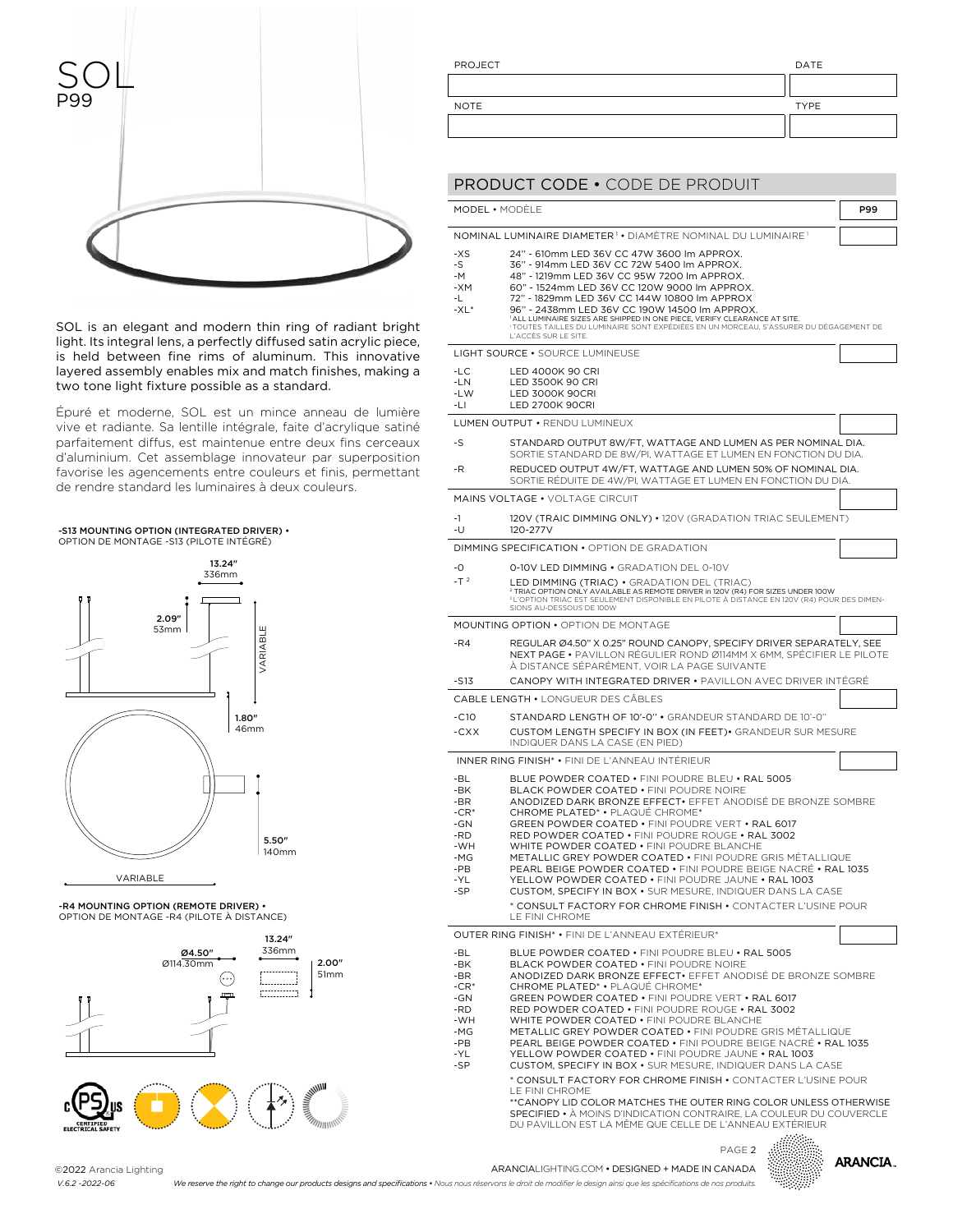# L99X REMOTE LED DRIVER • PILOTE À DISTANCE

# 50W (TRIAC)



#### 50W (0-10V)  $\overline{a}$  $\sim$  $EOMI$



95W



LA TAILLE DU PILOTE PEUT VARIER SELON LA PUISSANCE REQUISE DRIVER SIZE MAY VARY DEPENDING ON REQUIRED POWER •



#### DIMMER <sup>L</sup> <sup>N</sup> 2 DRIVERS\* • 2 PILOTES\* 1 DRIVER • 1 PILOTE PRODUCT CODE • CODE DE PRODUIT MODEL • MODÈLE LA CONTRAT DE LA CONTRAT DE LA CONTRATA DE LA CONTRATA DE LA CONTRATA DE LA CONTRATA DE LA CONTR NUMBER OF CIRCUITS • NOMBRE DE CIRCUITS -1 -2 1 DRIVER 2 DRIVERS POWER • PUISSANCE -50  $-54$ 50W • 100-1400mA • 10-54V (120-277V) 54W • 100-1500mA • 27-54V CURRENT OUTPUT • INTENSITÉ DU COURANT -XXXX\* FILL CORRESPONDING VALUE OF CURRENT (mA) USING TABLE 1 ON NEXT PAGE • REMPLIR LA VALEUR DU COURANT (mA) CORRESPONDANTE EN SE RÉFÉRANT AU TABLEAU 1 À LA PAGE SUIVANTE MAIN VOLTAGE • VOLTAGE CIRCUIT -U -3 120-277V 347V DIMMING SPECIFICATION • OPTION DE GRADATION  $\Big|$  -0 -0 0-10V PRODUCT CODE • CODE DE PRODUIT MODEL • MODÈLE LISSE EN LA CONTRACTE LISSE EN LA CONTRACTE LISSE EN LA CONTRACTE LISSE EN LA CONTRACTE LISSE E NUMBER OF CIRCUITS • NOMBRE DE CIRCUITS -1 -2 1 DRIVER 2 DRIVERS POWER • PUISSANCE -50 -50 50W • 350-1200mA • 18-56V CURRENT OUTPUT • INTENSITÉ DU COURANT -XXXX\* FILL CORRESPONDING VALUE OF CURRENT (mA) USING TABLE 1 ON NEXT PAGE • REMPLIR LA VALEUR DU COURANT (mA) CORRESPONDANTE EN SE RÉFÉRANT AU TABLEAU 1 À LA PAGE SUIVANTE MAIN VOLTAGE • VOLTAGE CIRCUIT -1 -U 120V 120-277V DIMMING SPECIFICATION • OPTION DE GRADATION - THE T -T TRIAC PRODUCT CODE • CODE DE PRODUIT MODEL • MODÈLE LISSE EN LA CONTRACTE LISSE EN LA CONTRACTE LISSE EN LA CONTRACTE LISSE EN LA CONTRACTE LISSE E NUMBER OF CIRCUITS • NOMBRE DE CIRCUITS -1 -2 1 DRIVER 2 DRIVERS POWER • PUISSANCE **-95** -95 95W • 2750mA MAX @36VD CURRENT OUTPUT • INTENSITÉ DU COURANT -XXXX\* FILL CORRESPONDING VALUE OF CURRENT (mA) USING TABLE 1 ON NEXT PAGE • REMPLIR LA VALEUR DU COURANT (mA) CORRESPONDANTE EN SE RÉFÉRANT AU TABLEAU 1 À LA PAGE SUIVANTE MAIN VOLTAGE • VOLTAGE CIRCUIT -U -U -U -U -U 120-277V DIMMING SPECIFICATION • OPTION DE GRADATION -0 -0 0-10V WIRE GAUGE CALIBRE DU FIL MAXIMUM LEAD LENGTH LONGUEUR MAXIMALE DU CÂBLE

18 GA 44 FT 16 GA 90 FT 14 GA 120 FT 12 GA | 175 FT



L'ALIMENTATION ET LA GRADATION DES CIRCUITS 1 ET 2 PEUVENT ÊTRE CONNECTÉS ENSEMBLE POUR FORMER 1 SEUL CIRCUIT \* WITH 2 DRIVERS INPUT AND DIMMING OF CIRCUIT 1 AND 2 COULD BE CONNECTED TO FORM SINGLE CIRCUIT • LORSQU'IL Y A 2 PILOTES,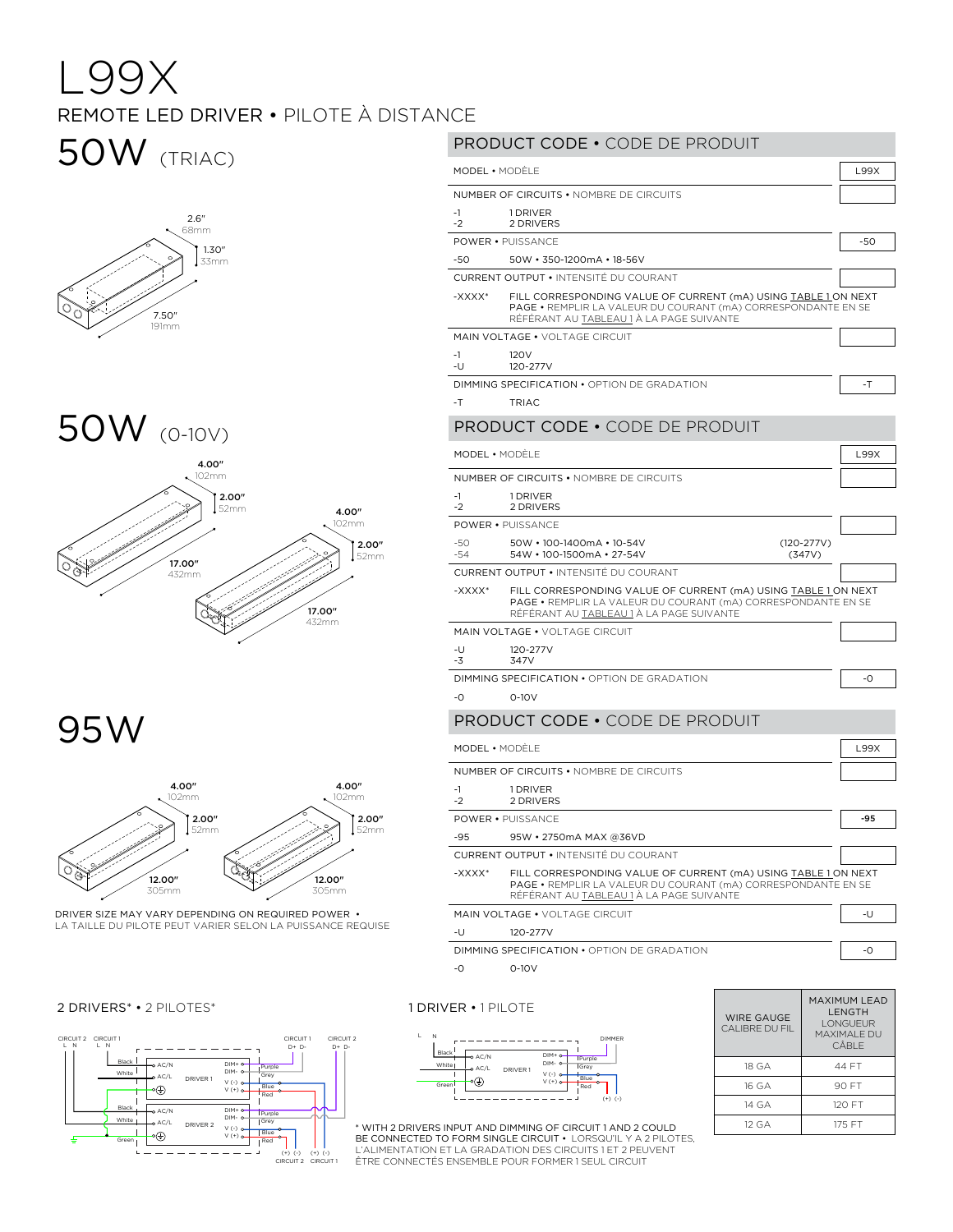### SOL P99 POWER CLASS GUIDE • P99 GUIDE DE CATÉGORIE DE PUISSANCE

| TABLE 1, POWER AND CURRENT PER SIZE FOR REMOTE DRIVER CONFIGURATION<br>TABLEAU 1. PUISSANCE ET COURANT ÉLECTRIQUE PAR TAILLE POUR LA CONFIGURATION DU PILOTE À DISTANCE |                                                                               |                       |                       |                       |                 |                       |                       |  |  |  |
|-------------------------------------------------------------------------------------------------------------------------------------------------------------------------|-------------------------------------------------------------------------------|-----------------------|-----------------------|-----------------------|-----------------|-----------------------|-----------------------|--|--|--|
| CODE                                                                                                                                                                    | POWER CLASS<br>CATÉGORIE DE PUISSANCE<br>NOMINAL DIAMETER<br>DIAMÈTRE NOMINAL |                       | S                     |                       |                 | $\mathsf{R}$          |                       |  |  |  |
| $-XS$                                                                                                                                                                   | 24.00" • 610mm                                                                |                       | 47 W<br>1319 mA       |                       |                 | 24 W<br>678 mA        |                       |  |  |  |
| $\text{-}\mathsf{S}$                                                                                                                                                    | 36.00" • 914mm                                                                | 72 W<br>1987 mA       | OR.<br>OU             | 2x 36 W<br>2x 985     |                 | 37 W<br>1022 mA       |                       |  |  |  |
| $-M$                                                                                                                                                                    | 48.00" · 1219mm                                                               | 95 W<br>2655 mA       | OR.<br>OU             | 2x 47 W<br>2x 1319 mA |                 | 49 W<br>1365 mA       |                       |  |  |  |
| -XM                                                                                                                                                                     | 60.00" • 1524mm                                                               | 2x 60 W<br>2x 1653 mA |                       | 62 W OR<br>1709 mA    | OR.<br>OU       | 2x 30 W<br>2x 850 mA  |                       |  |  |  |
| -L                                                                                                                                                                      | 72.00" • 1829mm                                                               | 2x 72 W<br>2x 1987 mA |                       |                       | 74 W<br>2052 mA | <b>OR</b><br>OU       | 2x 36 W<br>2x 1022 mA |  |  |  |
| $-XL$                                                                                                                                                                   | 96.00" · 2438mm                                                               |                       | 2x 95 W<br>2x 2655 mA |                       |                 | 2x 49 W<br>2x 1365 mA |                       |  |  |  |

\* WHERE "2x" IS INDICATED, THE DRIVER COUNT TO BE SPECIFIED IN THE L99X BOX IS 2, EACH DRIVER HAVING THE DISPLAYED CONFIGURATION<br>\* OÙ «2x» EST INDIQUÉ, LE NOMBRE DE DRIVERS À ÊTRE SPÉCIFIÉ DANS LE BOÎTIER DU L99X EST 2, CH

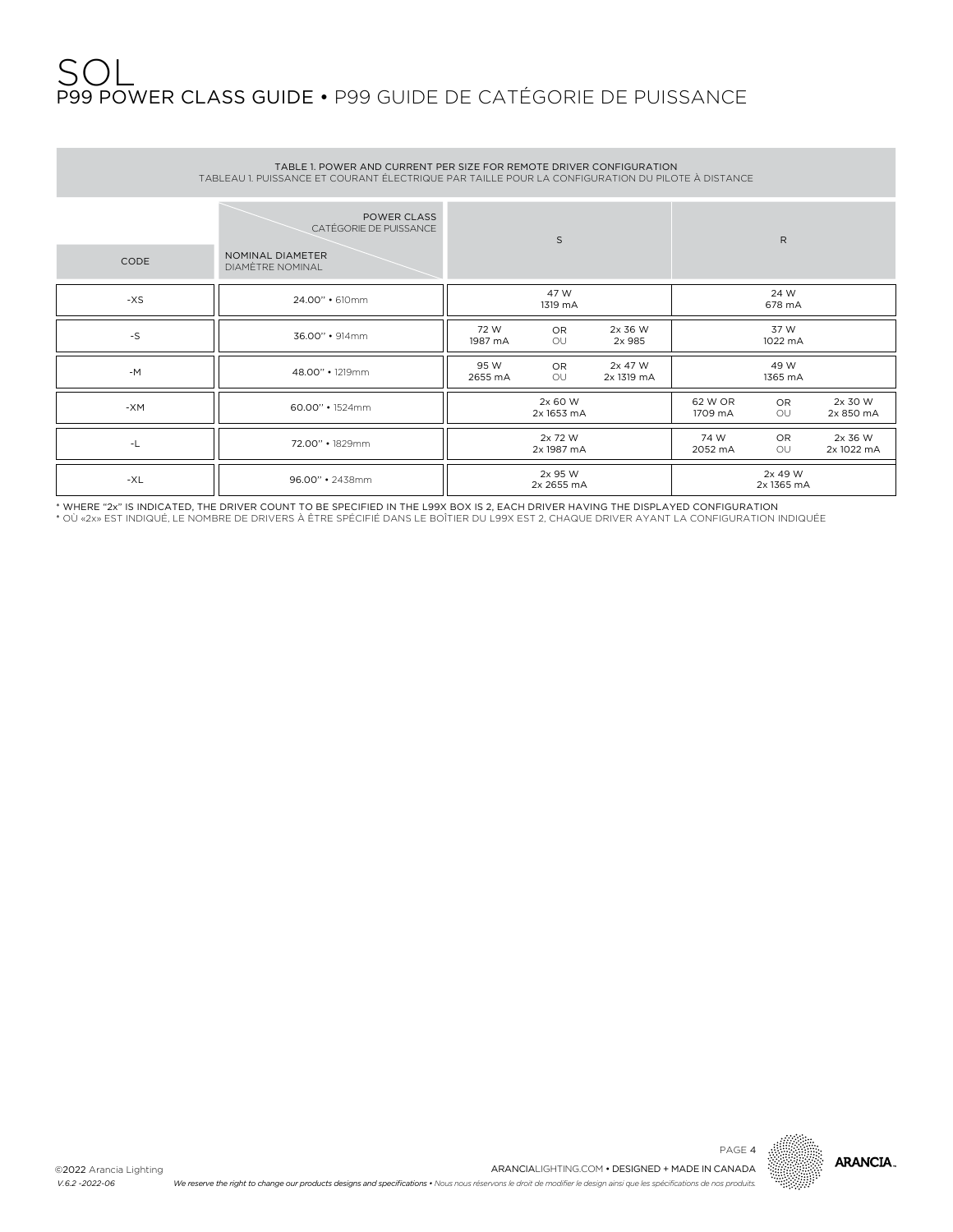## SOL P99 FEATURES • P99 CARACTÉRISTIQUES





PAGE 5